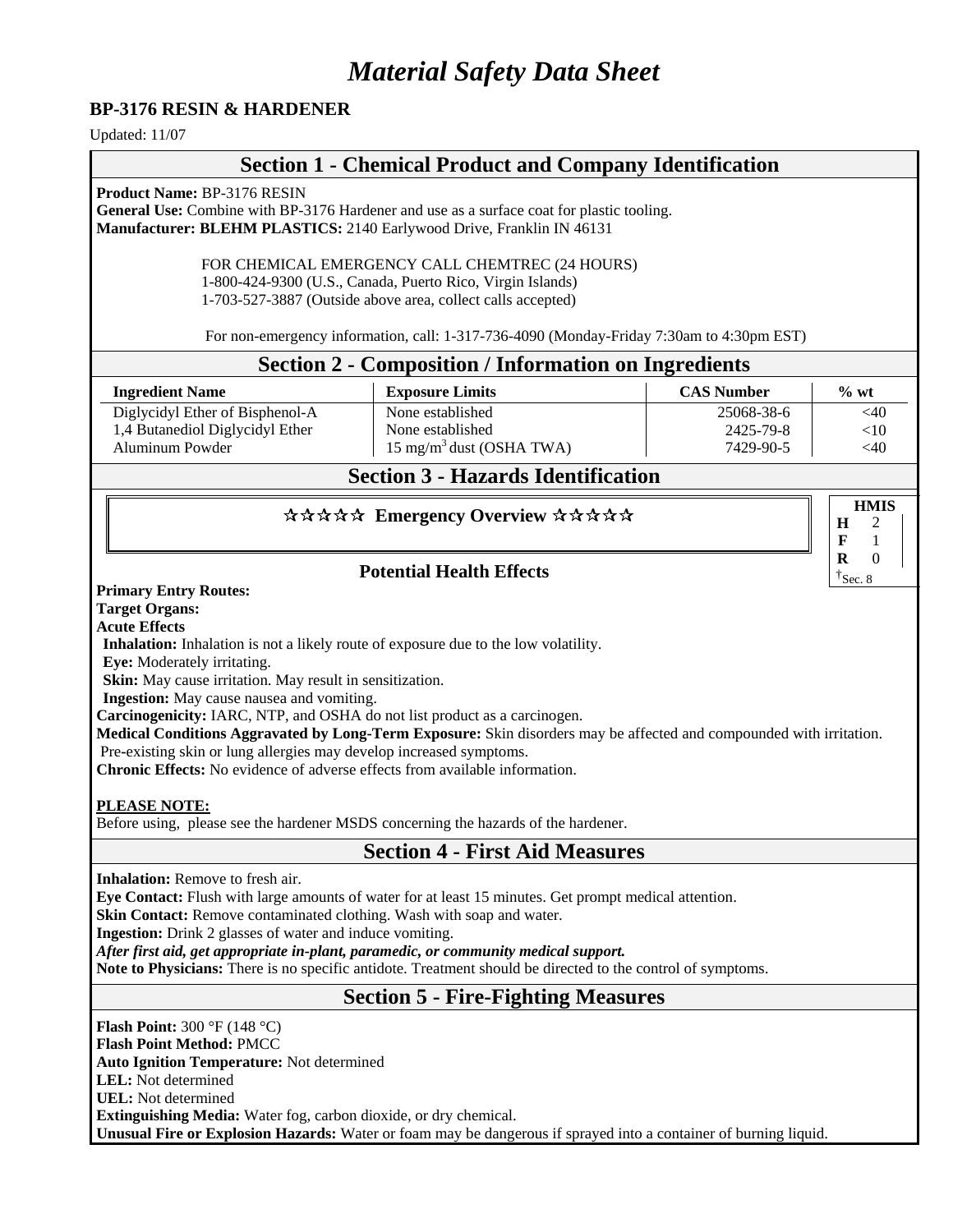#### **Sensitivity to Mechanical Discharge:** No

**Sensitivity to Static Discharge:** No

**Hazardous Combustion Products:** Carbon monoxide and carbon dioxide.

**Fire-Fighting Instructions:** Do not release runoff from fire control methods to sewers or waterways.

**Fire-Fighting Equipment:** Because fire may produce toxic thermal decomposition products, wear a self-contained breathing apparatus (SCBA) with a full face piece operated in pressure-demand or positive-pressure mode.

## **Section 6 - Accidental Release Measures**

#### **Spill /Leak Procedures:**

**Small Spills:** Absorb on a suitable medium and dispose of as recommended.

**Large Spills:** 

**Containment:** For large spills, dike far ahead of liquid spill for later disposal. Do not release into sewers or waterways. **Cleanup:** Absorb on a suitable medium and dispose of as recommended.

 **Regulatory Requirements:** Follow applicable OSHA regulations (29 CFR 1910.120).

## **Section 7 - Handling and Storage**

**Handling Precautions:** Avoid skin and eye contact. Wash after handling. Do not take internally. **Storage Requirements:** Store in a cool, dry place. Keep away from open flames and high temperatures.

## **Section 8 - Exposure Controls / Personal Protection**

**Engineering Controls:**

**Ventilation:** Provide general or local exhaust ventilation systems to maintain airborne concentrations below OSHA PELs (Sec. 2). Local exhaust ventilation is preferred because it prevents contaminant dispersion into the work area by controlling it at its source.

**Administrative Controls:** †PPE = Personal Protective Equipment

**Respiratory Protection:** Not ordinarily required.

**Protective Clothing/Equipment:** Wear chemically protective gloves and aprons to prevent prolonged or repeated skin contact. Wear protective eyeglasses or chemical safety goggles, per OSHA eye- and face-protection regulations (29 CFR 1910.133).

**Safety Stations:** Make emergency eyewash stations, safety/quick-drench showers, and washing facilities available in work area. **Contaminated Equipment:** Separate contaminated work clothes from street clothes. Launder before reuse. Remove this material from your shoes and clean personal protective equipment.

**Comments:** Never eat, drink, or smoke in work areas. Practice good personal hygiene after using this material, especially before eating, drinking, smoking, using the toilet, or applying cosmetics.

## **Section 9 - Physical and Chemical Properties**

**Physical State:** Liquid **Appearance and Odor:** Gray paste with hydrocarbon odor. **Odor Threshold:** Unknown **Vapor Pressure:** Not available **Vapor Density (Air=1):** <1.0 **Density:** 1.390 g/ml **Specific Gravity (H2O=1, at 4** °**C):** 1.390

 **pH:** Not applicable  **Water Solubility:** Not available **Coefficient of Water/Oil Distribution:** Not available **Boiling Point:** 360 °F (182 °C) **Freezing/Melting Point:** Not available **% Volatile:** Not applicable **Evaporation Rate:** Not applicable

## **Section 10 - Stability and Reactivity**

**Stability:** Product is stable at room temperature in closed containers under normal storage and handling conditions.

**Polymerization:** Hazardous polymerization cannot occur.

**Chemical Incompatibilities:** Oxidizing agents.

**Conditions to Avoid:** Closed containers may rupture (due to pressure build up) when exposed to extreme heat.

**Hazardous Decomposition Products:** Thermal oxidative decomposition of product can produce carbon monoxide and carbon dioxide.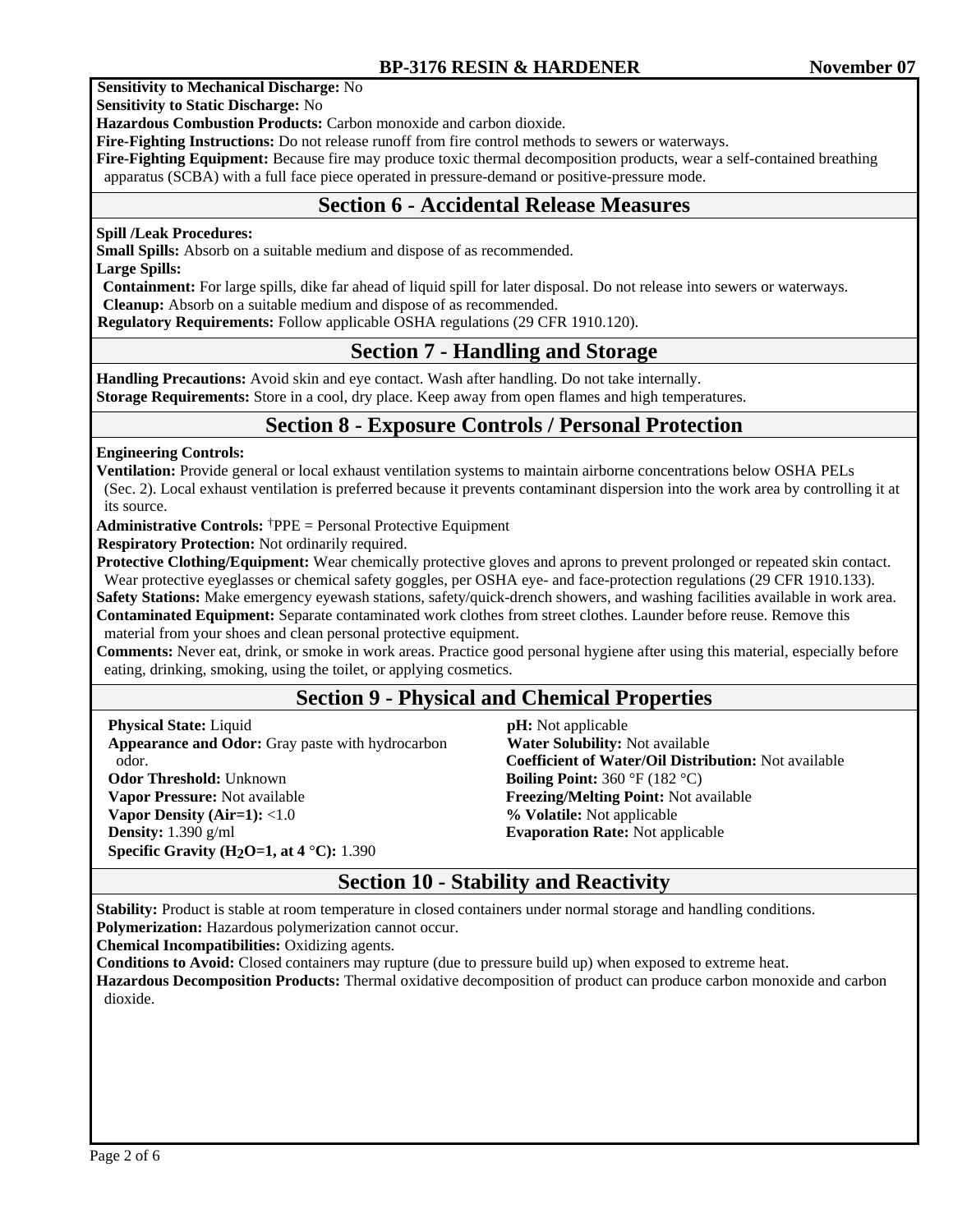#### **November 07 BP-3176 RESIN & HARDENER**

## **Section 1 - Chemical Product and Company Identification**

**Product Name:** BP-3176 HARDENER

**General Use:** Combine with BP-3176 Resin and use as a surface coat for plastic tooling. **Manufacturer: BLEHM PLASTICS:** 2140 Earlywood Drive, Franklin IN 46131

> FOR CHEMICAL EMERGENCY CALL CHEMTREC (24 HOURS) 1-800-424-9300 (U.S., Canada, Puerto Rico, Virgin Islands) 1-703-527-3887 (Outside above area, collect calls accepted)

For non-emergency information, call: 1-317-736-4090 (Monday-Friday 7:30am to 4:30pm EST)

#### **Section 2 - Composition / Information on Ingredients**

| <b>Ingredient Name</b> | <b>Exposure Limits</b> | <b>CAS Number</b> | $\%$ wt  |
|------------------------|------------------------|-------------------|----------|
| Epoxy-polyamine Adduct | None established       | 68411-70-1        | <45      |
| Triethylenetetramine   | None established       | 112-24-3          | <12      |
| Methylimidazole, 1-    | None established       | 616-47-7          | <20      |
| 1,8-Diamino-p-menthane | None established       | $80 - 52 - 4$     | $\leq$ 5 |
| Isophorone Diamine     | None established       | 2855-13-2         | $<$ 20   |

## **Section 3 - Hazards Identification**

#### \*\*\*\*\* Emergency Overview \*\*\*\*\*

#### **Potential Health Effects**

**Primary Entry Routes:**

**Target Organs:**

**Acute Effects**

**Inhalation:** Vapor is irritating.

**Eye:** Can cause burns.

**Skin:** May cause burns.

**Ingestion:** May cause burns of mouth, throat, abdominal pain, nausea and vomiting.

**Carcinogenicity:** IARC, NTP, and OSHA do not list product as a carcinogen.

**Medical Conditions Aggravated by Long-Term Exposure:** May produce asthmatic response. May aggravate existing dermatitis.

**Chronic Effects:** May cause sensitization of the respiratory tract and skin.

#### **Section 4 - First Aid Measures**

**Inhalation:** Remove to fresh air. Use oxygen if necessary. Get medical attention.

**Eye Contact:** Immediately flush with large amounts of water for at least 15 minutes. Get prompt medical attention.

**Skin Contact:** Remove contaminated clothing. Wash with soap and water. Get medical attention.

**Ingestion: DO NOT** induce vomiting. Give large quantities of water. Get medical attention.

*After first aid, get appropriate in-plant, paramedic, or community medical support.* 

**Note to Physicians:** There is no specific antidote. Treatment should be directed to the control of symptoms.

## **Section 5 - Fire-Fighting Measures**

**Flash Point:** 210 °F (99 °C) **Flash Point Method:** PMCC **Auto Ignition Temperature:** <300 °F (<148 °C) **LEL:** Not determined  **UEL:** Not determined  **Extinguishing Media:** Water fog, carbon dioxide, or dry chemical **Unusual Fire or Explosion Hazards:** Water or foam may be dangerous if sprayed into a container of burning liquid.

 **Sensitivity to Mechanical Discharge:** No **Sensitivity to Static Discharge:** No **Hazardous Combustion Products:** Nitrogen oxide gas and carbon monoxide. **HMIS**

**H F R**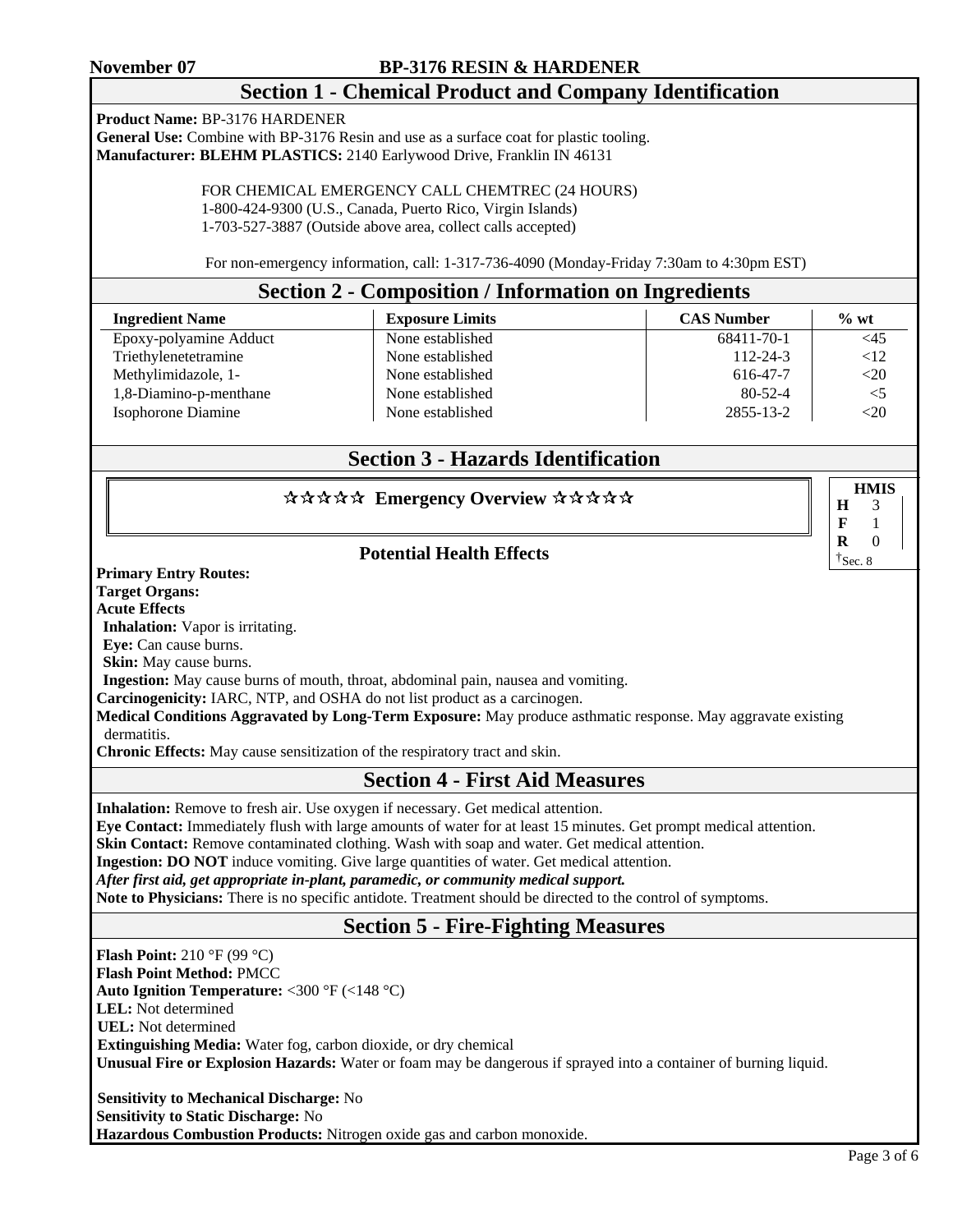#### **BP-3176 RESIN & HARDENER November 07**

**Fire-Fighting Instructions:** Do not release runoff from fire control methods to sewers or waterways.

**Fire-Fighting Equipment:** Because fire may produce toxic thermal decomposition products, wear a self-contained breathing apparatus (SCBA) with a full face piece operated in pressure-demand or positive-pressure mode.

#### **Section 6 - Accidental Release Measures**

#### **Spill /Leak Procedures:**

**Small Spills:** Absorb on a suitable medium and dispose of as recommended. **Large Spills:** 

**Containment:** For large spills, dike far ahead of liquid spill for later disposal. Do not release into sewers or waterways. **Cleanup:** Absorb on a suitable medium and dispose of as recommended.

 **Regulatory Requirements:** Follow applicable OSHA regulations (29 CFR 1910.120).

## **Section 7 - Handling and Storage**

**Handling Precautions:** Do not get in eyes, on skin, or on clothing. Do not breathe vapor. Harmful and corrosive if swallowed. Harmful if inhaled or absorbed through skin. Use with ventilation. Wash thoroughly after handling.

**Storage Requirements:** Store at room temperature.

## **Section 8 - Exposure Controls / Personal Protection**

#### **Engineering Controls:**

**Ventilation:** Provide general or local exhaust ventilation systems to maintain airborne concentrations below OSHA PELs (Sec. 2). Local exhaust ventilation is preferred because it prevents contaminant dispersion into the work area by controlling it at its source.

**Administrative Controls:** †PPE = Personal Protective Equipment

 **Respiratory Protection:** Seek professional advice prior to respirator selection and use. Follow OSHA respirator regulations (29 CFR 1910.134) and, if necessary, wear a MSHA/NIOSH-approved respirator. Select respirator based on its suitability to provide adequate worker protection for given working conditions.

**Protective Clothing/Equipment:** Wear chemically protective gloves, boots aprons, and gauntlets to prevent prolonged or repeated skin contact. Wear protective eyeglasses or chemical safety goggles, per OSHA eye- and face-protection regulations (29 CFR 1910.133).

**Safety Stations:** Make emergency eyewash stations, safety/quick-drench showers, and washing facilities available in work area. **Contaminated Equipment:** Separate contaminated work clothes from street clothes. Launder before reuse. Remove this material from your shoes and clean personal protective equipment.

**Comments:** Never eat, drink, or smoke in work areas. Practice good personal hygiene after using this material, especially before eating, drinking, smoking, using the toilet, or applying cosmetics.

## **Section 9 - Physical and Chemical Properties**

**Physical State:** Liquid **Appearance and Odor:** Syrup with ammonia like odor. **Odor Threshold:** Unknown **Vapor Pressure:** <0.1 mm Hg **Vapor Density (Air=1):** 4.5 **Density:** 1.064 g/ml **Specific Gravity (H2O=1, at 4** °**C):** 1.064

 **pH:** Not applicable  **Water Solubility:** <25% **Coefficient of Water/Oil Distribution:** Not available **Boiling Point:** 400 °F (204 °C) **Freezing/Melting Point:** Not available **% Volatile:** Not applicable **Evaporation Rate:** Not available

## **Section 10 - Stability and Reactivity**

**Stability:** Product is stable at room temperature in closed containers under normal storage and handling conditions. **Polymerization:** Hazardous polymerization cannot occur.

**Chemical Incompatibilities:** Mineral or organic acids, oxidizing agents, aldehydes, ketones, and organic halides.

**Conditions to Avoid:** Closed containers may rupture (due to pressure build up) when exposed to extreme heat.

**Hazardous Decomposition Products:** Thermal oxidative decomposition of product can produce carbon monoxide and oxides of nitrogen.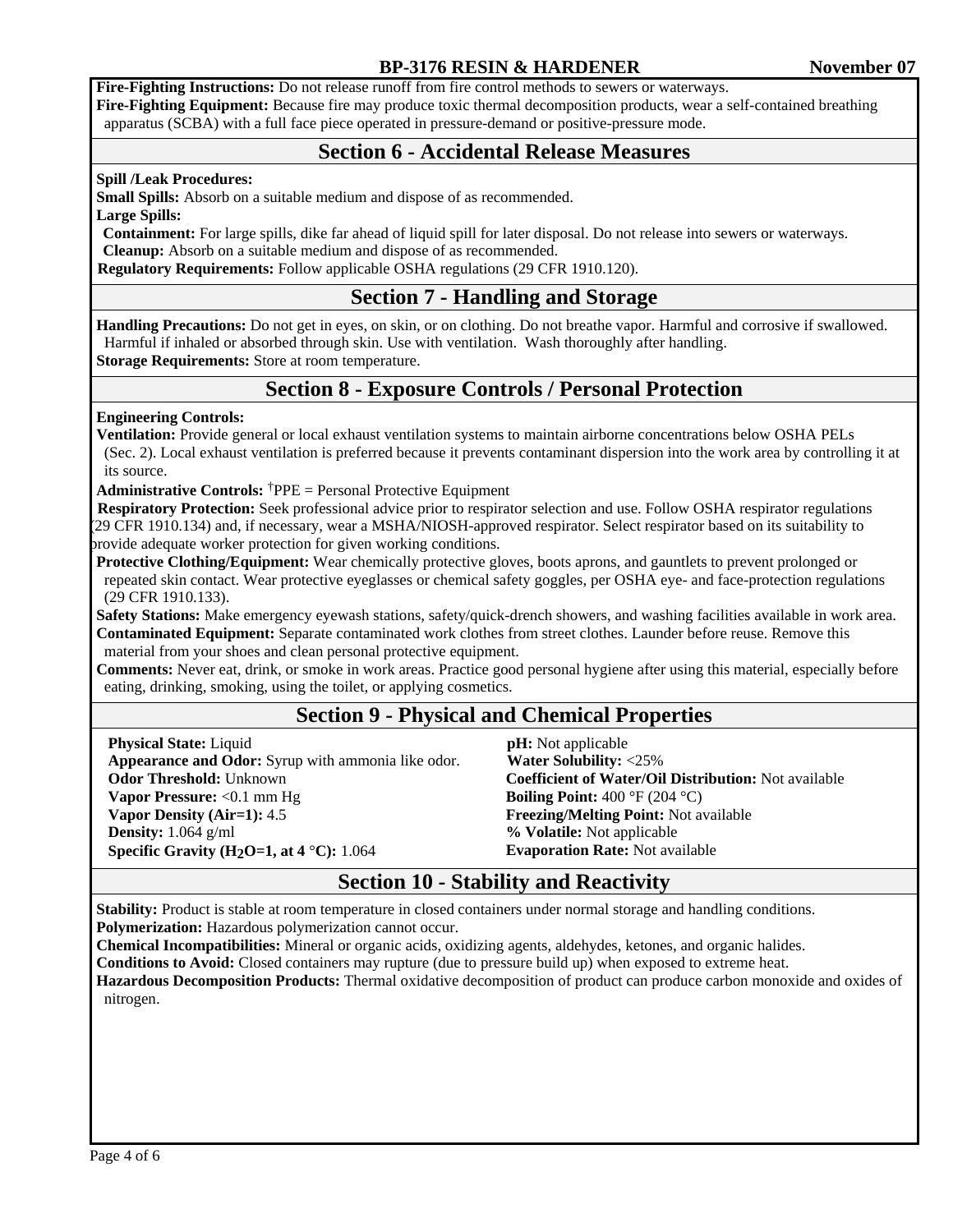#### **November 07 BP-3176 RESIN & HARDENER**

## **Section 11- Toxicological Information**

#### **Toxicity Data:**

**Eye Effects:** Corrosive. Causes corneal injury.

**Skin Effects:** Corrosive and causes chemical burns. Irritancy: Moderate.

Sensitization: Yes.

**Acute Inhalation Effects:**  $LC_{50}$ : Not available. **Acute Oral Effects:** Rat, oral,  $LD_{50}$ : Not available **Chronic Effects:** May cause skin and respiratory sensitization. **Reproductive Effects:** None Known **Mutagenicity:** None **Teratogenicity:** None

**Synergistic Products:** None.

## **Section 12 - Ecological Information**

**Ecotoxicity:** Keep out of surface waters, sewers and waterways.

## **Section 13 - Disposal Considerations**

**Disposal:** Contact your supplier or a licensed contractor for detailed recommendations. Follow applicable Federal, state, and local regulations.

## **Section 14 - Transport Information**

#### **DOT Transportation Data (49 CFR 172.101):**

**Shipping Name:** Corrosive Liquid N.O.S. (Contains triethylenetetramine, methylimidazole, 1-) **Hazard Class:** 8 **UN Number:** 1760 **Packing Group:** II **Label:** Corrosive

## **Section 15 - Regulatory Information**

#### **EPA Regulations:**

RCRA Hazardous Waste Number: Not listed.

RCRA Hazardous Waste Classification (40 CFR 261): Not classified.

CERCLA Hazardous Substance (40 CFR 302.4): Unlisted.

CERCLA Reportable Quantity (RQ): Not listed.

SARA 311/312 Codes: Immediate Health Hazard and Delayed Health Hazard.

SARA Toxic Chemical: (40 CFR 372.65): Not listed

SARA EHS (Extremely Hazardous Substance) (40 CFR 355): Not listed.

#### **OSHA Regulations:**

Air Contaminant (29 CFR 1910.1000, Table Z-1, Z-1-A): Not listed.

#### **Other Regulations:**

This product has been classified according to the hazard criteria of the Canadian Controlled Products Regulations (CPR) and this MSDS contains all of the information required by the CPR.

## **Section 16 - Other Information**

#### **Prepared By:** Roger Brunette

**Disclaimer:** The information on this MSDS is based on the data available to us and is believed to be correct. However, Blehm Plastics, Inc. makes no warranty, express or implied regarding the accuracy of this data.